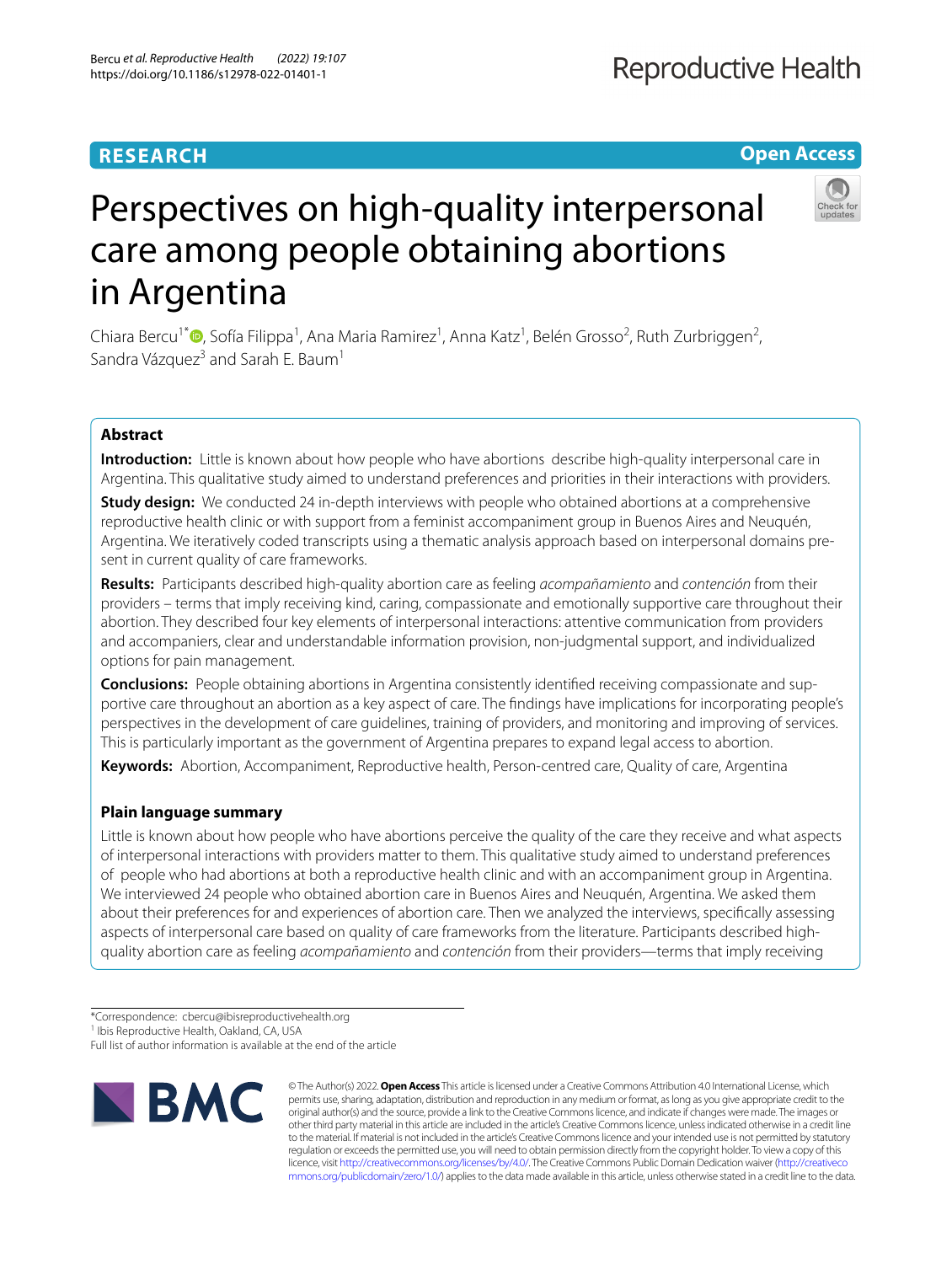kind, caring, compassionate and emotionally supportive care throughout their abortions. They described four key elements of interpersonal interactions: attentive communication from providers and accompaniers, clear and understandable information provision, non-judgmental support, and individualized options for pain management. In conclusion, people obtaining abortions in two distinct models of care in Argentina consistently identifed receiving compassionate and supportive care throughout an abortion as a key aspect of care. The fndings have implications for incorporating people's perspectives in the development of care guidelines, training of providers, and monitoring and improving of services. This is particularly important as the government of Argentina prepares to expand legal access to abortion.

## **Background**

In Argentina, abortion was legally restricted and regulated by the Penal Code up until January 2021. In January 2021, a law went into efect legalizing abortion up to 14 weeks gestation with no clausal restrictions [\[1](#page-8-0)]. Prior to the change in law, a legal abortion was only available if the pregnancy put the pregnant person's<sup>[1](#page-1-0)</sup> life and/or health at risk, or if the pregnancy was a product of rape. While some provinces in the country gauranteed the legal termination of pregnancy when the person's physical, emotional, or social wellbeing would be harmed by carrying the pregnancy to term, many provinces did not. Despite there being some legal access to abortion, numerous barriers prevented people from accessing care including lack of knowledge of the law, providers who refused to provide services, and stigma and normative beliefs around abortion [[2,](#page-8-1) [3](#page-8-2)]. Abortion services were provided through a range of models of care in Argentina including comprehensive reproductive health clinics and hospitals which provided legal abortion services, and accompaniment groups which ofered in-person and virtual information and support for people across the country who were self-managing medication abortions [[4,](#page-8-3) [5\]](#page-8-4). Despite the legal and social barriers that existed to accessing care prior to January 2021, abortion in Argentina was common and people had safe and efective abortions across models of care. However, little is known about how people perceived the quality of their abortion services and what mattered to them in their interactions with providers.

Existing research on abortion quality of care has highlighted the importance of interpersonal care; interpersonal care refers to people's experiences and perceptions of the healthcare interaction [[6\]](#page-8-5). A systematic review of published indicators for measuring quality of abortion services found that measures largely focused on structural and process aspects, such as infrastructure and technical competence, and only one third of the indicators were developed by incorporating abortion clients' preferences [[7\]](#page-8-6). Indicators to measure interpersonal care have not been consistently included; as such, there are gaps in our understanding of what aspects of the client-provider interaction matter most to people [[8,](#page-8-7) [9](#page-8-8)]. The Interpersonal Quality in Abortion Care scale was developed in 2019 and sought to fll this gap by creating a measure derived from patients' perspectives in the United States; the scale includes items related to respect, feeling listened to, and kindness  $[8]$  $[8]$ . These domains highlight the importance of interpersonal interactions in person-centered care.

Person-centered care is defned as an approach to care that is oriented around the patient's identifed needs, expectations and preferences [[10\]](#page-8-9). At the root of personcentered care lie the interpersonal interactions between people and their providers, and providers' ability to center the patient and their needs during care. Studies that address person-centered care in contraceptive and maternal health services have shown that women value interpersonal factors such as trust, empathy, respect, support, confdentiality and non-judgmental care from providers [[11](#page-8-10)[–14](#page-8-11)] and that these shape perceptions of quality and future care seeking behavior  $[15-17]$  $[15-17]$  $[15-17]$ . There is more recent evidence emerging within the context of abortion demonstrating how people's experiences of quality are positively impacted by person-centeredness [\[18](#page-9-1)], such as receiving comprehensive counseling, non-judgmental and supportive care, as well as feelings of autonomy and choice  $[18–20]$  $[18–20]$  $[18–20]$ . Though limited in number, studies from Latin America focusing on patient perspectives of abortion quality have found that client-provider interactions and information provision were identifed as some of the most salient aspects of patients' experiences [\[21,](#page-9-3) [22](#page-9-4)]. One study on quality of post-abortion care in public hospitals in Argentina found that, generally, care was not provided in a respectful manner and that key aspects, such as information provision, were not present [[22\]](#page-9-4).

<span id="page-1-0"></span><sup>&</sup>lt;sup>1</sup> We use 'pregnant person' and 'people' in this paper whenever possible to acknowledge the diversity of people with uteri and the diversity of pregnancy and abortion experiences. We specify 'women' when people are referred to as women by authors of other publications. We recognize that the experiences of intersex, trans and non-binary individuals are underrepresented in the literature on pregnancy and abortion and that this analysis was not structured to address that gap.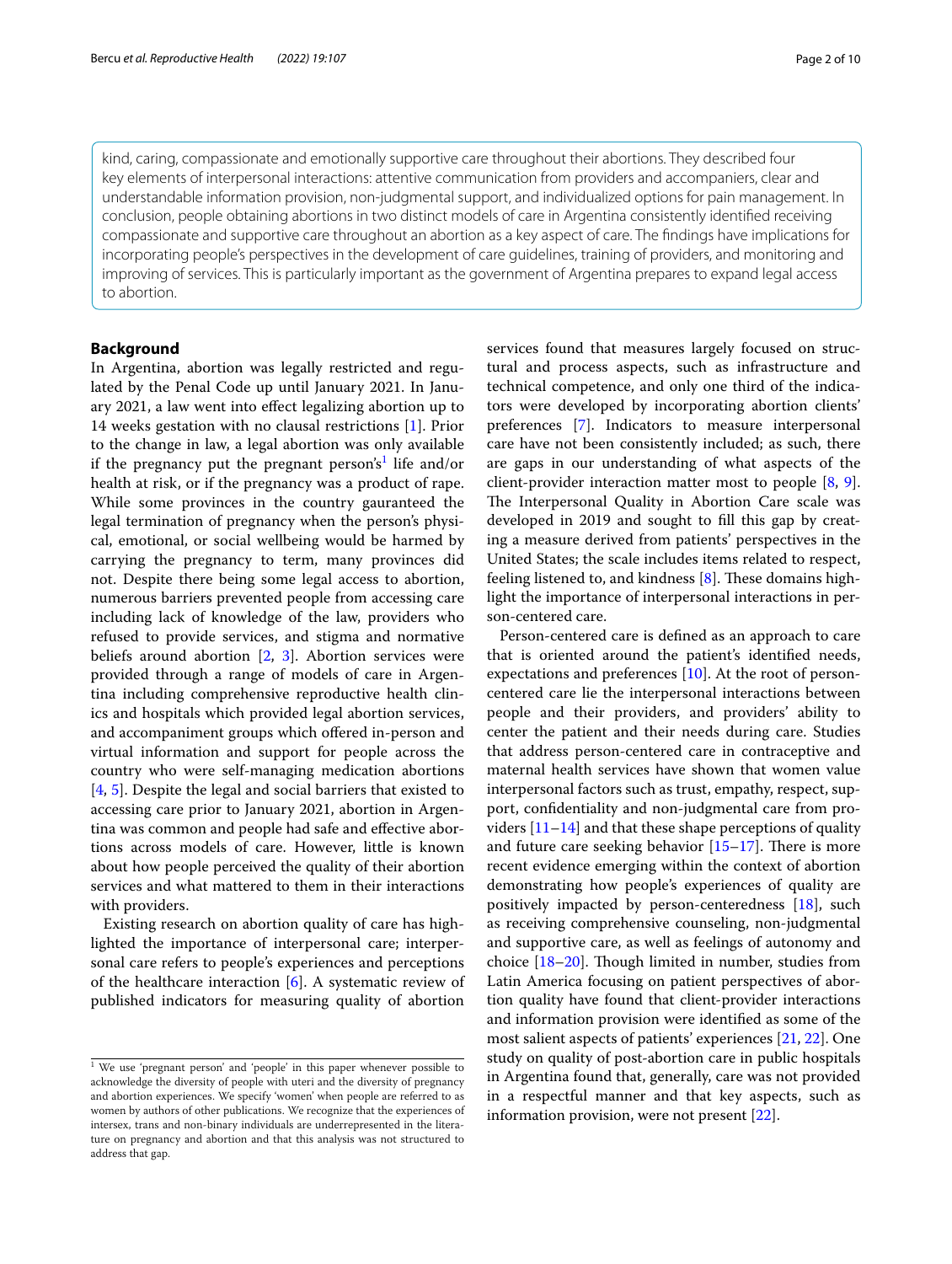Despite what we know about the importance of interpersonal interactions in quality of care, there are gaps in understanding preferences and priorities among people seeking abortion in diferent contexts and models of care, particularly outside of the healthcare systems. We analyzed interviews with people who had an abortion at either a comprehensive reproductive health clinic or with support from a feminist accompaniment group and aimed to gain a deeper understanding of how people obtaining abortions experienced interactions with providers and what aspects of interpersonal care they valued. This analysis is particularly timely given the change in the law permitting abortion up to 14 weeks; we hope these qualitative data can inform integration of personcentered care in the implementation of legal abortion care throughout the country.

#### **Methods**

The interviews analyzed for this manuscript were part of a larger study conducted in four countries (Argentina, Bangladesh, Ethiopia and Nigeria), which aimed to gain a deeper understanding of people's<sup>[2](#page-2-0)</sup> experiences with abortion services and their perceptions of quality of care [\[23](#page-9-5)]. For this manuscript, we analyzed semi-structured indepth interviews with people who obtained an abortion in Buenos Aires and Neuquén, Argentina.

Participants were recruited from two diferent abortion care organizations—through a feminist accompaniment group based in Neuquén and a comprehensive reproductive health clinic in Buenos Aires. The feminist accompaniment group , Colectiva Feminista, La Revuelta (La Revuelta), hosts group information sessions where people seeking an abortion learn how to have a safe selfmanaged abortion and complete a medication abortion at home. La Revuelta is made up of trained volunteers, or 'accompaniers,' who provide evidence-based support and information by telephone and in-person throughout the medication abortion process to individuals seeking an abortion. In this paper, the term "accompaniers" is used to refer to members of the feminist collective, La Revuelta, who provide abortion information and support. The reproductive health clinic, Casa FUSA, Centro para Atención de Adolescentes y Jóvenes (FUSA), is a private care facility that provides in-clinic abortion care in Buenos Aires. Although FUSA also offers medication abortion, for this investigation we only recruited individuals who had received a manual vacuum aspiration (MVA), a common procedure for induced abortion or post-abortion care  $[24]$  $[24]$  $[24]$ . In our study, the people who had their abortions with FUSA visited the clinic prior to their abortions to participate in both a group information session and to have an individual counseling session with a provider and then returned a few days later for their MVA. During the group information session, people were given generalized information about abortion, the legal status of abortion, abortive methods and safety and efficacy; while the individual counseling session was a space for participants to select their abortive method and speak with providers about any individual concerns they did not feel comfortable raising in a group setting. In this paper, the term "providers" is used to refer to both medical personnel and staf who provide abortion care at FUSA. Given that recruitment sites for this study were run by feminist activists and a non-proft organizations, it is likely that the services they provided were of higher quality than average public and private sector facilities in Argentina.

We conducted 24 semi-structured in-depth interviews, 12 at each recruitment site, from November 2018 to January 2019. The sample size was determined as part of the larger study. We sought to conduct approximately 100 interviews, split equally among the four countries. In Argentina, we decided to divide the interviews equally among both models of care. Trained staff at each site recruited participants either prior to their abortion during a group information session or after their abortion was complete by telephone. All interviews were conducted after the abortion was complete. To be eligible for the study, participants had to be aged 15 years or older, able to provide informed consent, able to speak Spanish, and have had an abortion with La Revuelta or FUSA within the 6-months prior to being recruited into the study.

One interviewer (BG) conducted all of the interviews in person in Neuquén and Buenos Aires. BG identifes as a woman and had extensive academic training and experience in conducting ethical research, qualitative methods, and qualitative interviewing techniques. All interviews were conducted at a space provided by La Revuelta or FUSA or in a secure location of the participant's choosing. In order to maintain participant privacy, given the sensitivity of the subject matter, BG and the participant were the only people present during interviews. After each interview, BG made feld notes. BG was associated with La Revuelta at the time of the study, but did not serve as an accompanier for, and had not previously met, any of the people recruited to participate.

The interview guide was developed for the larger study based on quality of care frameworks [\[9](#page-8-8), [25](#page-9-7), [26](#page-9-8)] as well as previous studies on abortion quality. The guide was translated to Spanish, piloted, and adapted to the Argen-<sup>2</sup> In this manuscript we use the term 'people' to describe our study population tine context to ensure clarity or cultural applicability.

<span id="page-2-0"></span>since we did not ask participants about their gender identities.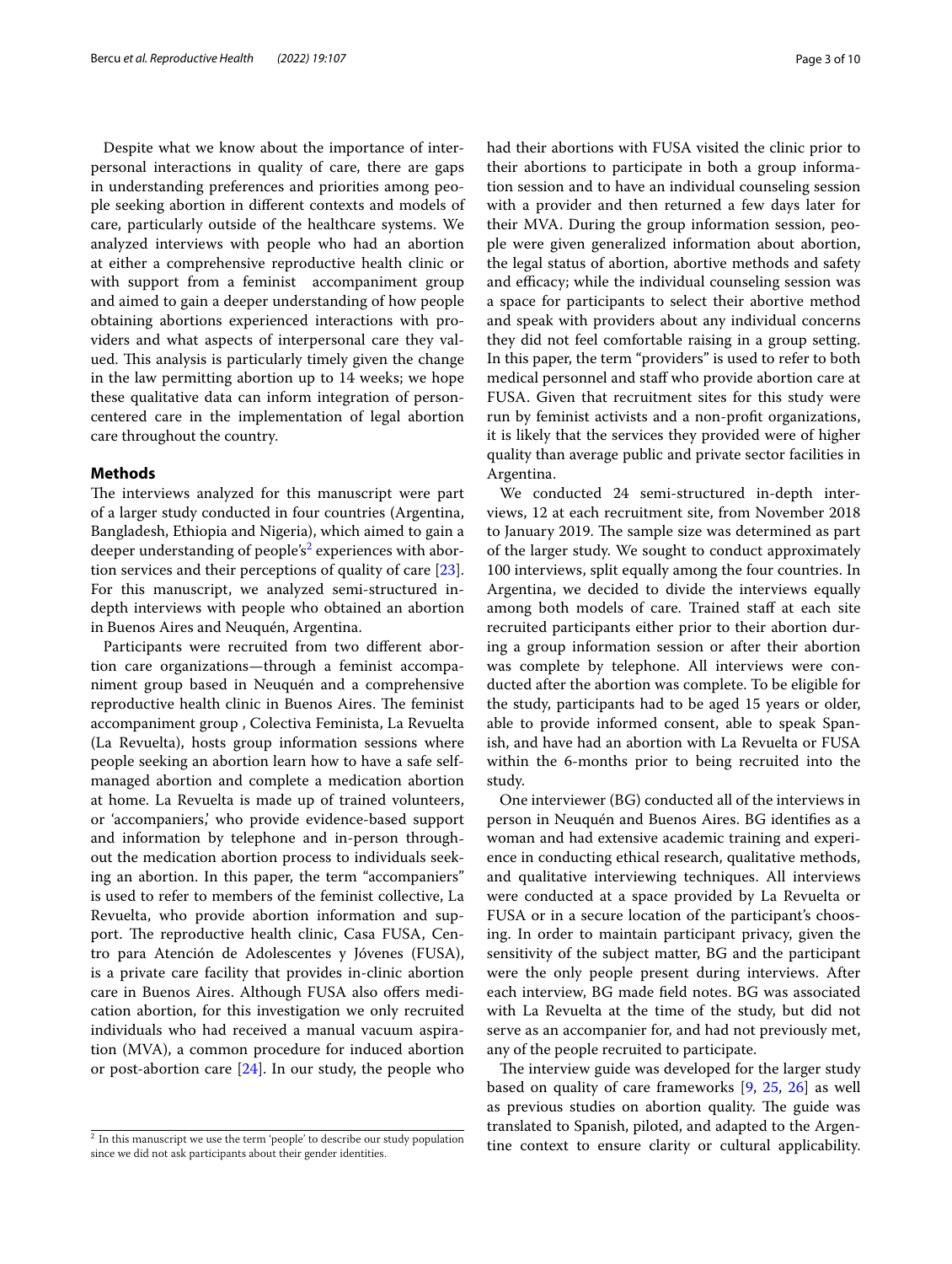The interview guide included questions on participant's abortion experiences as well as interpersonal interactions with providers (See Additional fle [1](#page-8-13)—Interview Guide in Spanish). The interviews lasted between 40 and 60 min and were audio-recorded. Participants were compensated with a public-transportation card with a value of approximately \$10 USD. This study was approved by Allendale Investigational Review Board based in the United States and Comité de Bioética de la Fundación Huésped, based in Argentina.

We conducted thematic analysis in order to explore people's perceptions and experiences of interpersonal care during their abortions. All interviews were professionally transcribed and analyzed thematically in Spanish. We developed an initial codebook using key themes from the interview guide, domains of quality of care drawn from a literature review on the subject, and emergent codes from the transcripts. Two members of the research team (CB and SF) double coded two transcripts, after which they met to discuss discrepancies in coding, adjusted, redefned or modifed codes and code descriptions and then applied the fnal codebook to all 24 transcripts. We coded using MAXQDA 2018 (VERBI Software). We analyzed emergent themes during the process of writing code summaries and assessed patterns as well as outlying trends within the data set. Our sample size was not sufficient to conduct comparative analyses between the two models of care, therefore we analyzed the range of experiences across the entire dataset. When diferences in care provision were noted based on the model of care, we include these distinctions in the results. Key staf at recruitment sites contributed to the interpretation of data by reviewing preliminary fndings. Quotes have been translated into English for publication. Original quotes, in Spanish, are available in Additional fle [2](#page-8-14)–Quotes in Spanish and English.

## **Results**

Amongst the 24 participants, the average age was 30 years old, ranging between 20 and 41 years old. A quarter of participants reported having an abortion after 12 weeks' gestation. Half of all participants had a medication abortion (all recruited from the feminist accompaniment group) and half had a MVA (all recruited from the clinic). There were six participants who reported having a prior abortion and nine who already had children. None of the participants reported being married, however nearly half of participants reported being in a relationship, four of whom lived with their partners. Ten participants reported having a paid job while fve reported being full-time students; six participants were both students and had a paid job and three participants reported being unemployed at the time of the interview. (Table [1\)](#page-3-0).

## <span id="page-3-0"></span>**Table 1** Participant characteristics

|                                | $N = 24$<br>n (%) |
|--------------------------------|-------------------|
| Age (years)                    |                   |
| Mean                           | 30                |
| Range                          | $20 - 41$         |
| Abortion method                |                   |
| Medication abortion            | 12 (50.0%)        |
| Manual vacuum aspiration (MVA) | 12 (50.0%)        |
| Gestational age                |                   |
| $\epsilon = 12$ weeks          | 16 (66.6%)        |
| >12 weeks                      | $6(25.0\%)$       |
| No data                        | 2(8.3%)           |
| Previous abortion              |                   |
| Yes                            | 6 (25.0%)         |
| No                             | 18 (75.0%)        |
| Children                       |                   |
| Yes                            | 9(37.5%)          |
| No                             | 15 (62.5%)        |
| Marital status                 |                   |
| Married                        | $0(0.0\%)$        |
| In a relationship              | 11 (45.8%)        |
| Single                         | 13 (54.2%)        |
| <b>Employment status</b>       |                   |
| Employed                       | 10 (41.7%)        |
| Student                        | 5(20.8%)          |
| Employed & Student             | $6(25.0\%)$       |
| Unemployed                     | 3 (12.5%)         |

#### **Acompañamiento and Contención[3](#page-3-1)**

Universally, participants recruited from both the clinic and accompaniment models of care described high-quality abortion care as feeling *acompañamiento* and *con*tención from their providers. These terms emerged over and over in the descriptions of positive interactions, and were highlighted across the sample as necessary for good care. Interpersonal care provided with *acompañamiento* and *contención* helped participants trust their provider or accompanier, which, in turn, reassured their sense of safety throughout the abortion. When describing their

<span id="page-3-1"></span> $\frac{3}{3}$  These are two key terms in Spanish that participants used frequently to describe the way that providers/accompaniers interacted with them. In an efort to capture the essence of these words, we will continue to refer to the two terms in Spanish throughout this paper. "*Contención*", and its adjective "*contenida*" literally translate to "containment" in English. However, in use, the word suggests a type of kind, caring, compassionate emotional support, a support that contains the individuals feeling of fear or anxiety. "*Acompañamiento*", and its adjective "*acompañada*" literally translate to "accompaniment" in English. But in practice, it too suggests kind, caring, and supportive care that accompanies one throughout their healthcare experience.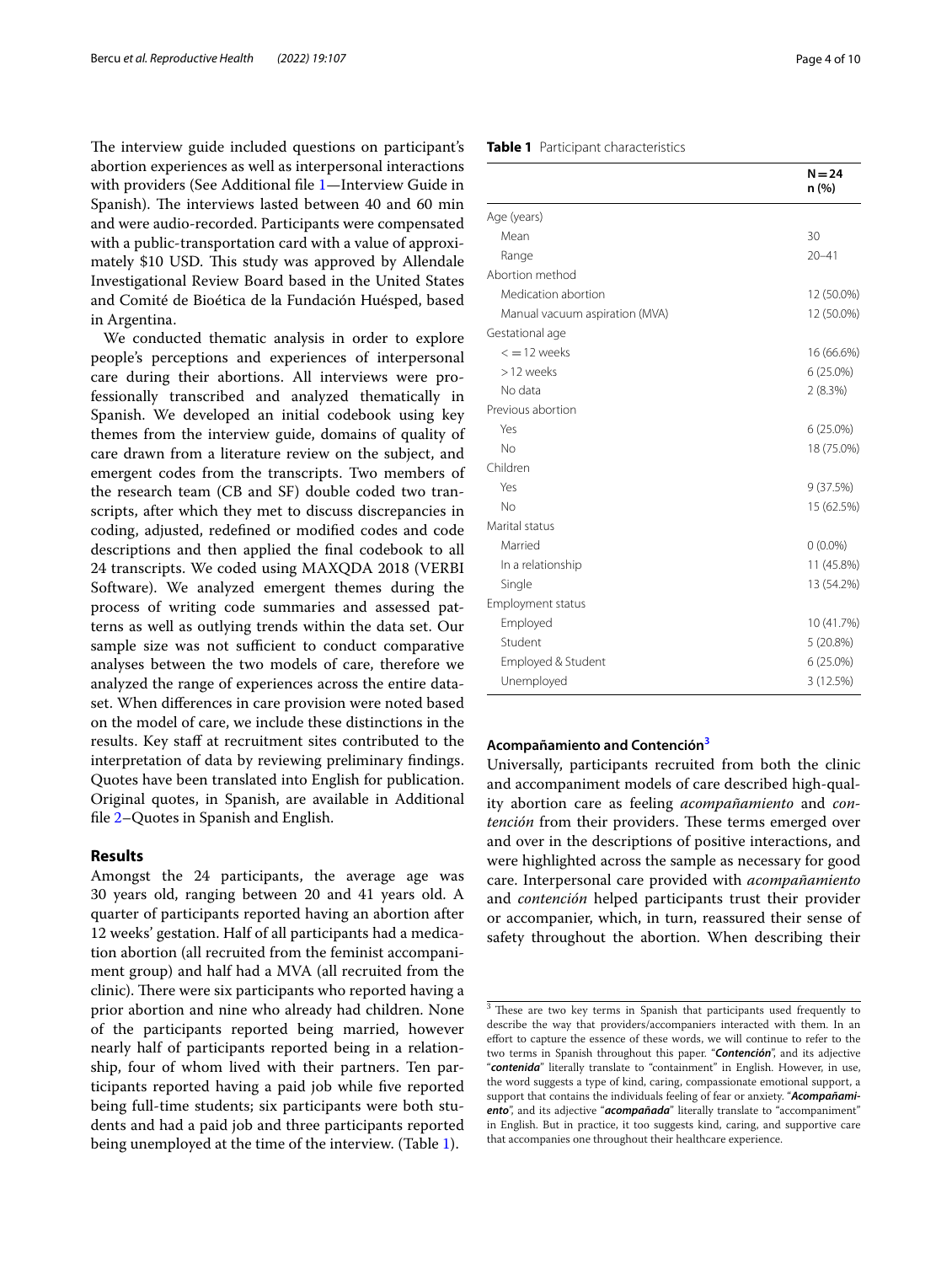experience with the accompaniment group, a participant explained*, "I always say that they provide you with a security that, out there, perhaps at another place, I do not know if…let's see, they are not doctors, but the fact that they provide such contención is really important, you do not feel alone" (Age 34, Accompaniment)*. Another participant, who did not experience any abortion symptoms after three medication abortion attempts, echoed the importance of knowing that they would not be left alone. With the support of their accompanier, the participant ultimately ended up receiving an MVA at a clinic,

*"What I always felt was that sense of security, you are not going to come out of this alone, we are never going to abandon you, this is where we solve this. Tat kind of...gives you that sense of security, to say I failed once and now what do I do, maybe they will leave me on my own, no, they will not leave you alone, because they told me, 'we already started to dance, we are going to continue dancing until the song is over', and that is how it is." (Age 33, Accompaniment)*

*Acompañamiento* and *contención* also played a role in relieving participants' anxieties. Participants described a sense of respite that was rooted in the realization that they would be able to end their pregnancies in a context of high-quality care. A participant described, *"I felt… how can I say it, very well attended to, I did not expect to get here, very emotionally contenida." (Age 26, Clinic)*. Finally, a participant expressed that they felt "light" after meeting with the accompaniment group, since they knew that the accompaniers would help them terminate their pregnancy, *"I felt…I felt light, I felt supported, acompañada, and I knew that everything would be fne, so I felt calmer, much calmer, because I was very scared, I felt that my problem was solved, that is what I felt" (Age 26, Accompaniment).*

Below we present four key aspects of abortion care with *acompañamiento* and *contención* which help to defne what participants in Argentina valued during interpersonal interactions: attentive communication from providers and accompaniers, clear and understandable information provision, non-judgmental support, and individualized options for pain management.

## **Attentive communication and interactions**

Many participants in the study described feeling supported during interpersonal interactions when providers and accompaniers communicated continuously and were attentive to their needs throughout their abortion process, particularly during the abortion procedure itself. One participant at the clinic appreciated the fact that the

provider explained every step of their MVA as it was taking place, and showed attentiveness to their comfort,

*"Well, I can't remember the name of the girl who was accompanying me, but well, she was sitting next to me, talking to me, as if we knew each other forever, the doctor too, who was there, was telling me everything she was doing. That everything was going well. Always asking me if it hurt, what I felt, if I felt something strange." (Age 25, Clinic)*

When providers and accompaniers showed concern about their physical and emotional wellbeing, participants felt safer, calmer and more trusting of the provider or accompanier. One participant highlighted the fact that their provider asked for permission to touch them before beginning the MVA procedure, which they did not anticipate. This helped them feel that they were receiving respectful care,

"They were very attentive because they told me, 'I'm *going to put this on you, I'm going to put that on you, I'll touch you here.' So these are things that you are not accustomed to happening either. No specialist is going to ask you for your permission." (Age 41, Clinic).*

Participants accompanied by the feminist accompaniment group described feeling *contención* and *acompañamiento* while interacting with their accompanier from the beginning to the end of their experience. This participant explained the importance of knowing the accompanier would be there for them if something happened,

*"From the day you are going to do it, they are already accompanying you, that is, it is not that they are just going to show you how to do it…there is a before, during and after, and everything is with acompañamiento, and that is really good, because you know that in the moment if something happens to you it is not that you go to a hospital or something, you have someone to consult, who can help you." (Age 30, Accompaniment)*

In some cases, participants were surprised by how supported they felt by the interactions they had with accompaniers over phone calls and text, such as this participant,

*"But it was like… it was very relieving and I felt the contención beyond the kilometers and beyond the non-contact face to face, I felt the contención and I knew they were there, it was not the only time they called me… they explained everything to me, they called me before, after the process, and during the process too." (Age 30, Accompaniment)*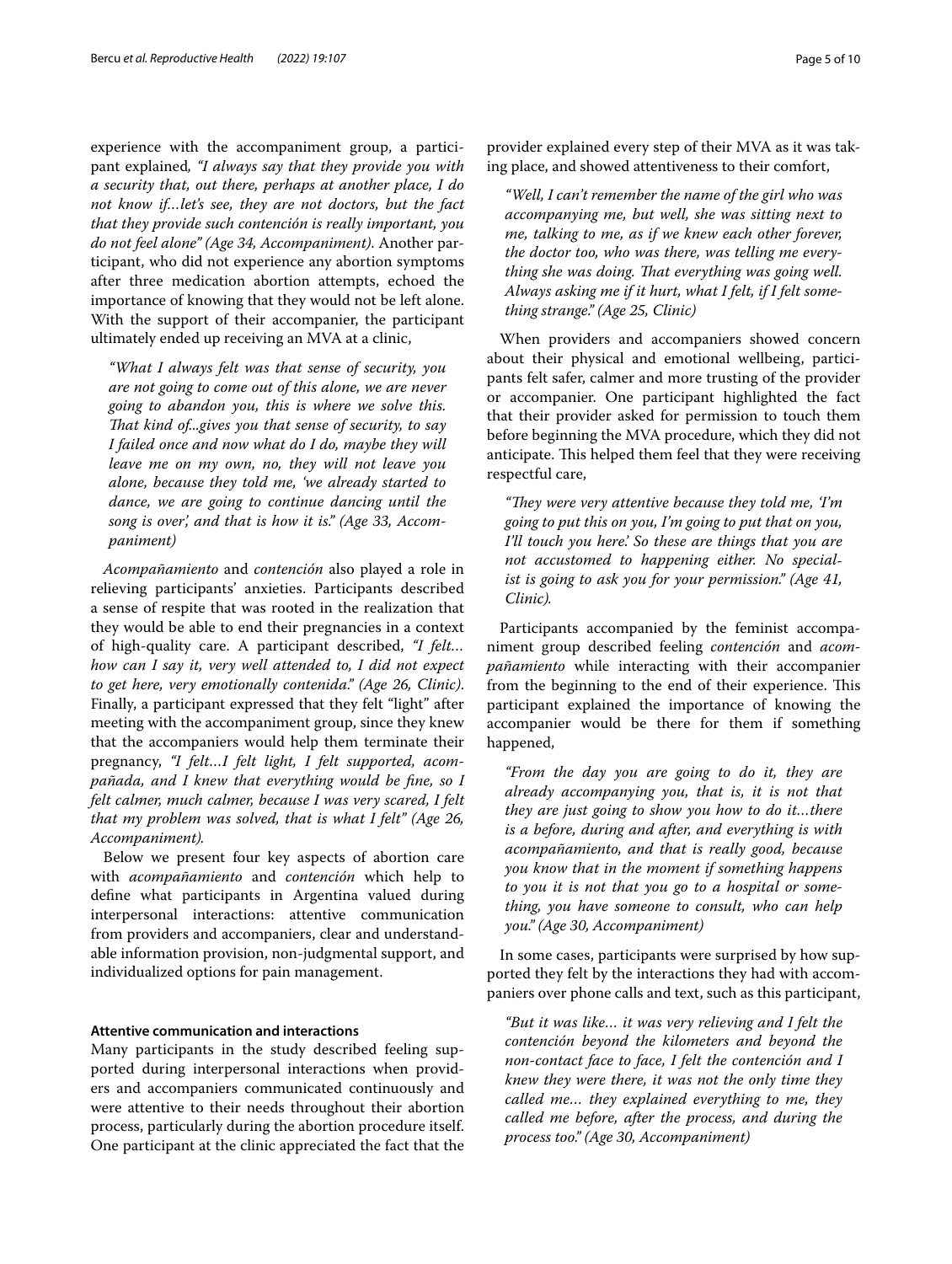The attentiveness that both accompaniers and providers showed towards participants helped them feel that they could rely on the providers or accompanier, which helped participants feel that they were very well cared for and supported during their abortions.

## **Comprehensive, clear information provision**

Almost all the participants described the importance of receiving clear and comprehensive information from their providers or accompaniers. At both recruitment sites, comprehensive information, which included details on each step of the abortion process, was provided during an initial group information session, as this participant explains,

*"They explained everything step by step, and it was all like, 'yes, let's go, I want to end [my pregnancy] here', and nothing, in terms of contención here I found it 100%, that is, contención that I did not fnd in him [my partner], that I did not fnd in my friend or in my psychologist." (Age 20, Clinic)*

For the participant, the detailed information they received on the procedure helped them make the choice to have their abortion at the clinic. Additionally, this participant linked information provision to feeling *contención* at the clinic and having a sense of support that they had not felt or received from others. This highlights how providing transparency on the abortion procedure may have facilitated a sense of trust between the participants and the providers.

Participants also appreciated the opportunity to ask questions and discuss their circumstances with providers and accompaniers, as well as with other people who were there to have an abortion. One participant mentioned that they were given the opportunity to interact with the MVA instruments prior to the procedure in the clinical model. Additionally, the group information session that both models used offered a space for participants to hear what questions other people had and instilled in them a sense of community and safety. As one participant explained,

*"Tis thing of it being in a group makes you feel a little more relaxed, because you know that you are not alone and that there others are going to ask questions that do not occur to you and that could happen to you, so, then you are like more sure of what you are doing." (Age 30, Accompaniment)*

Various participants also highlighted the importance of receiving information that was easily accessible and understandable, as this participant explains,

*"It was like they spoke to you in a way that you could* 

*understand everything, you understand? And I came without knowing anything...the truth is that they inspired so much confdence in me, so much security, they explained everything, absolutely everything." (Age 32, Clinic)*

Receiving thorough information helped participants to feel safe, helped them trust their providers and helped them feel well-prepared for their abortion experiences.

### **Empathetic and non‑judgmental listening**

Participants often mentioned the importance of feeling heard by their providers or accompaniers. This made them feel respected and understood by their providers and accompaniers. One participant explains, "They pro*vide contención emotionally, they listen to you, they know how to listen, they know how to understand the situation you are going through and professionally they are very delicate, respectful, attentive"* (Age 26, Clinic). Another participant described how it felt to be able to share their motives for wanting an abortion with a provider who helped them feel that their experience was important,

*"I know that a lot of girls pass through here, but they like made you feel, I don't know, not special, but like it mattered what you were feeling, and that your decision was fne, whatever it was, that the reason why you didn't want to have it [the pregnancy] mattered." (Age 20, Clinic)*

Perceiving that providers and accompaniers did not cast judgement or stigmatize their decision, and instead listened empathetically, helped participants feel that they were receiving care with *acompañamiento* and *contención*.

Participants also recounted that in both models of care, they felt that providers and accompaniers took eforts to normalize abortion. One participant explains of the accompaniment model*, "since here [abortion] is normalized, what we do is not judged in any way" (Age 33, Accompaniment*). The group information sessions were also instrumental in normalizing abortion. One participant who was initially skeptical about the group information session recounts how they later understood it as a way of legitimizing abortion,

*"Why do I have to go to a collective interview?' At frst I didn't like that one bit and after, I understood why it was collective, or at least I explained it to myself through the experience we had, and I liked that...it's good thinking from the perspective of taking it [abortion] out of the dark or the clandestine or illegal practice or secret practice, the fact that it is collective." (Age 36, Clinic)*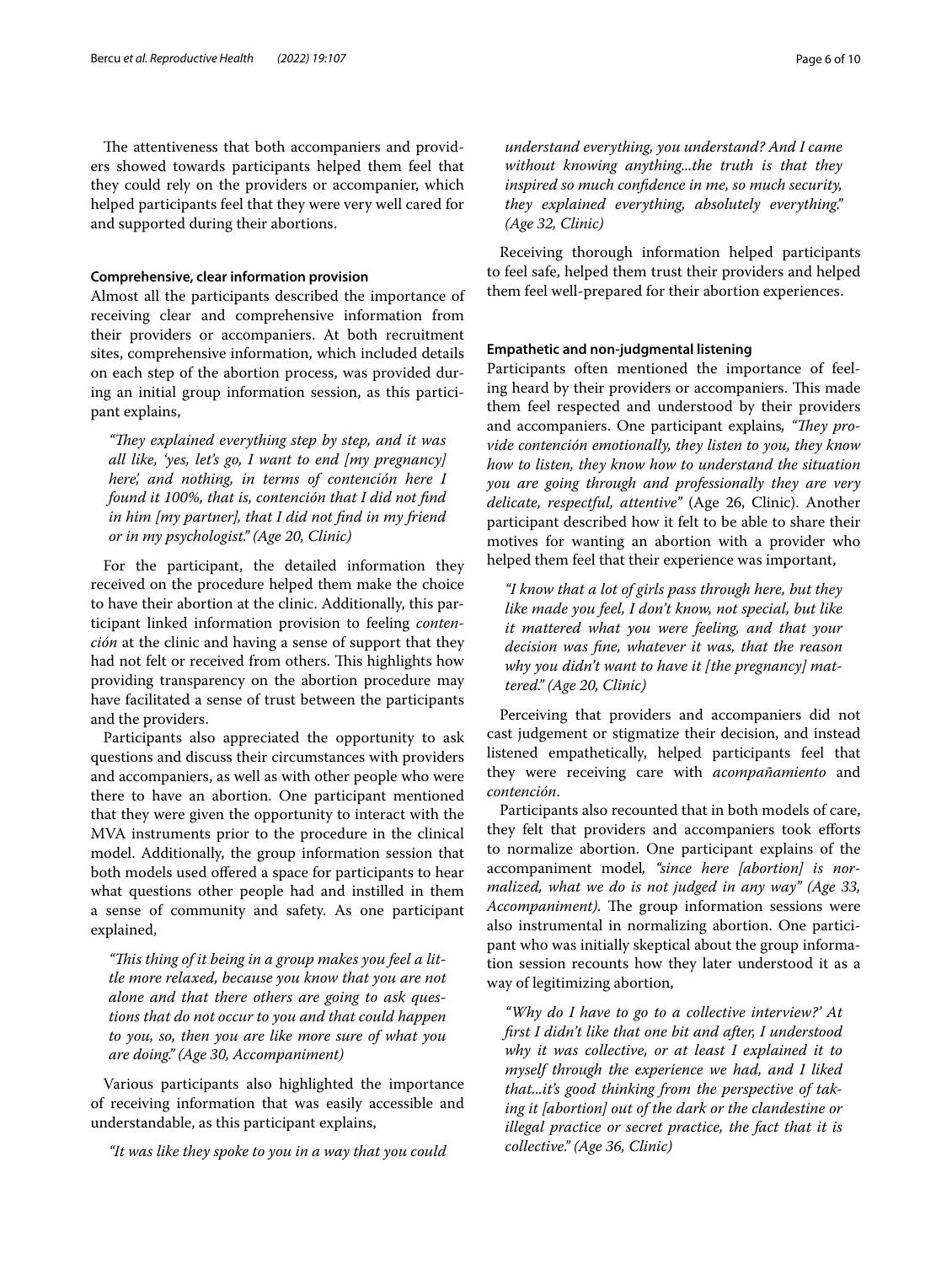Another participant accompanied by the hotline model further explained how the group information sessions helped to create a friendly rapport between participants and accompaniers, "The girls made it more enjoyable, it *seemed like a chat with friends. Yes, it was really good. Yes, I felt very good, I felt contenida, it was good" (Age 30, Accompaniment*). The non-judgmental space that providers and accompaniers helped to facilitate during group information sessions, as well as the empathetic listening that participants recounted receiving from their providers and accompaniers, helped them feel heard, validated and supported and was an important aspect of receiving care with *acompañamiento* and *contención*.

## **Choice in pain management**

Participants reported feeling that providers and accompaniers took their needs into account and ofered them both analgesic and innovative non-medical techniques for pain management. For instance, participants who received care at the clinic were given a number of options for pain management including hot water bottles to place on their abdomens and the opportunity to play the music of their choice during their MVA. One participant described how the music and the conversation with the people in the room helped distract them from the pain,

"They put music on for me, Los Redondos [a band], *and the truth is that if I'm honest with you, I didn't feel any pain,…the girls talked to me and we chatted, and I had the hot water bottle, for like in case you feel pain." (Age 32, Clinic)*

When refecting in the interviews, participants often highlighted these moments as representative of supportive interpersonal interactions during their abortion care. Another participant who received care at the clinic described being surprised at how much effort their providers made to meet their individual comfort needs,

*"They told me something that really surprised me, they said 'if you want, we can play music', which surprised me in the best sense...at what level they are, I don't know how to say it, as if they are really thinking about the comfort of the patient, in a moment like that, I had the best time possible." (Age 21, Clinic)*

As this participant points out, the ability for many participants to have choice in their pain management helped them feel as though they had the best possible healthcare experience. In the feminist accompaniment group, accompaniers suggested that participants try diferent pain management options at home, for example using a hot compress, or setting up the space in which they were going to take the medications so that it would feel unique and comfortable. For instance, one participant mentioned watching their favorite TV show and preparing some of their favorite snacks, as their accompanier had suggested,

*"She [the accompanier] told me to stay calm, that the calmer I was, the faster and easier it would be, she told me to create a nice ambiance, that the person who is with you transmits good things to you, if you like incense, light an incense stick, prepare whatever you like to eat…I made myself a cake of dulce de leche [caramel], walnuts and chocolate…she told me watch whatever you want, so I did it watching Ru Paul...[television show]." (Age 30, Accompaniment)*

The empathic and compassionate way through which providers and accompaniers centered the needs and choices of participants in relation to pain management helped them feel as though their individual needs were being taken into account and helped them feel that they were in a safe and comfortable environment during their abortions.

## **Discussion**

The results of this qualitative study provide insights into the elements of interpersonal care that were most salient for people having abortions through clinical and accompaniment models of care in Argentina. The specifc examples of positive interactions with providers and accompaniers help shed light on what participants looked for in a high-quality abortion experience. Participant's highlighted open communication, comprehensive information provision, non-judgmental care and choice in pain management as key components of their abortion experiences. Study participants consistently reiterated how imperative it was and how much they appreciated interpersonal care that was provided with *acompañamiento* and *contención* – continual emotional support, empathy, and understanding.

These findings contribute to a growing body of literature that recognizes interpersonal care as a priority and document the value of person-centered, empathetic, and emotionally supportive interactions with providers. Our results echo a recent study with abortion clients in Kenya that highlighted the importance of receiving respectful, supportive care continuously throughout their abortion process [\[19\]](#page-9-9). Other studies have found that, while important, person-centered care is often absent from abortion services around the globe  $[27, 28]$  $[27, 28]$  $[27, 28]$  $[27, 28]$  $[27, 28]$ . The current findings encourage us to consider quality of care, and specifcally interpersonal care, as necessary not only during a single encounter with the provider, but from the time a person decides to have an abortion until the process is complete. This might include various types of providers for an individual, such as conversations with a primary care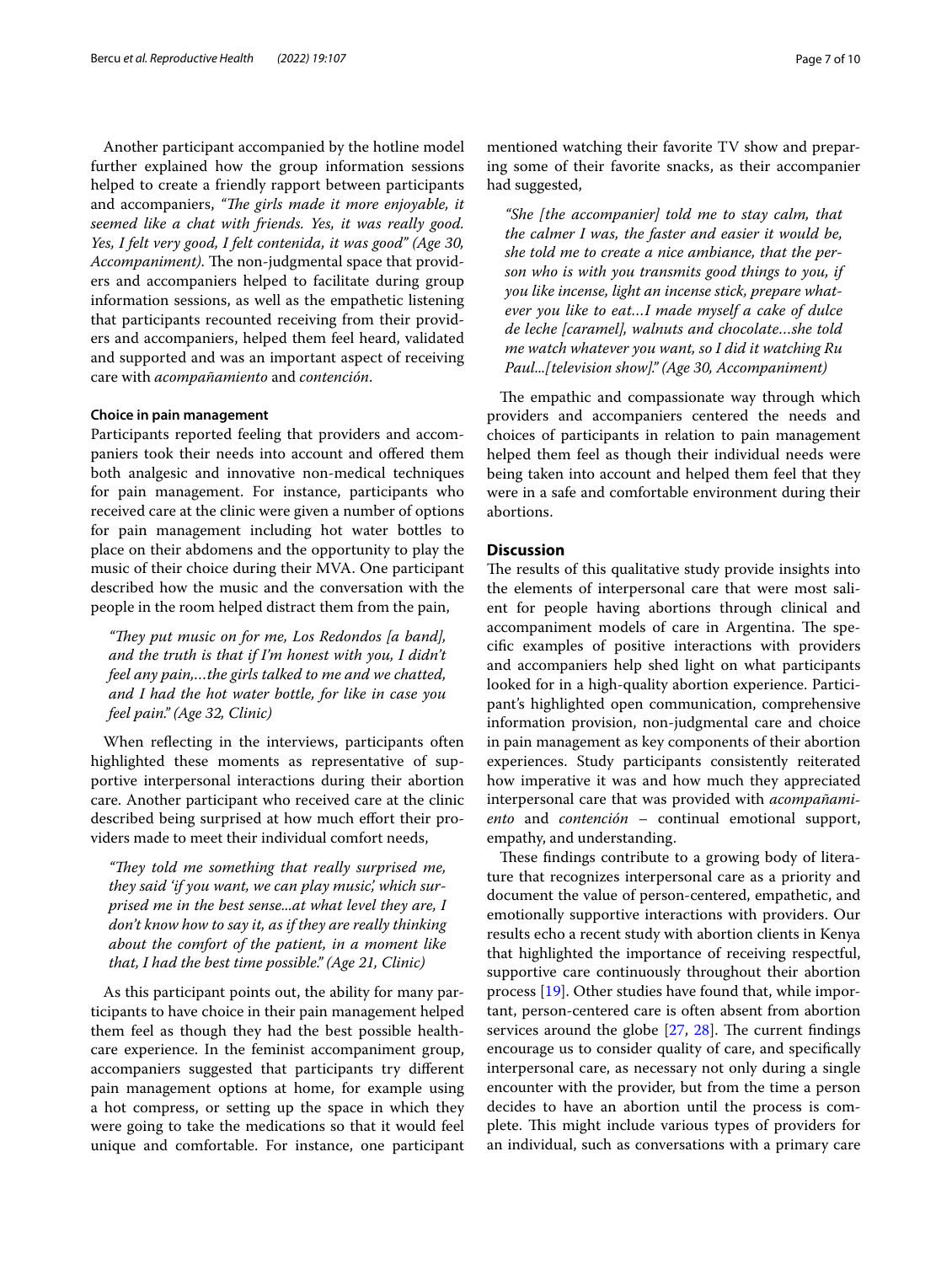physician or accompanier, front desk staf, an ultrasound technician, pharmacists selling abortion pills, or providers ofering follow-up services. Our fndings complement other studies that show that people appreciate compassionate and supportive communication that is provided not just in-person but also virtually by telephone, online platforms or texting systems [[29,](#page-9-12) [30](#page-9-13)]. In legally restrictive settings where people seeking abortion may not have access to legal clinical services, and particularly during restrictions associated with the global pandemic, these alternative mechanisms for communication have become more relevant and therefore quality must be monitored.

This study highlights various innovative ways of providing person-centered interpersonal interactions. Participants from both the clinical model and the accompaniment model noted benefts of the pre-abortion group information sessions. While studies have shown that group counseling is not private enough for some [\[31](#page-9-14)], participants in this study nearly all felt the sessions were valuable even if they were hesitant at frst; they listened to each other's questions, felt less isolated, and the group atmosphere may have contributed to normalizing abortion experiences amongst participants. In addition to the group information sessions, La Revuelta and FUSA provided ample opportunities for participants to ask questions and received support from providers one-on-one. Some participants reported being impressed by the providers' and accompaniers' attempts to make the abortion experience not only comfortable, but even enjoyable. This included playing music during in-clinic abortions, ofering hot water bottles during and after their procedures, and providing suggestions for how to set up their spaces at home to ease the self-managed abortion experience. These innovative approaches centered people's needs and helped them feel cared for and supported during their abortion. Strategies that help to normalize abortion and offer both choice and autonomy to people seeking abortions are particularly noteworthy within abortion care as they help people feel empowered in their decisions and may help tackle some of the internalized stigma or social stigma surrounding abortion.

This study adds nuance to domains that have emerged in person-centered care frameworks in the literature. The details ofered in these narratives have implications for how we develop or adapt tools to measure quality of care from the perspective of people who have abortions. For example, in addition to receiving comprehensive information about the abortion process, participants felt that it was important that the information be provided in a way that helped them feel heard, comforted, validated, and free to ask clarifying questions. Participants also noted their appreciation for having choice in pain management during their abortion both at the clinic during surgical abortion and at home for medication abortions. If indicators simply address whether a person received information or pain management, they may not successfully assess *how* they received that element of care. Conversely, if indicators simply ask if a person felt they received respectful compassionate care, they may not successfully capture at what point during the process the person did, or did not, feel respected. Sudhinaraset et al. recently developed and validated a person-centered abortion care scale based on data from abortion clients in Kenya that included sub-scales to measure respectful and supportive care as well as communication and autonomy  $[32]$  $[32]$ . These domains are reflected in our data, which suggests that key aspects of person-centered care may carry over across political and social contexts. For example, the detailed descriptions of high-quality care from this study in Argentina can contribute to future research exploring how this scale or future measures could be adapted for the Argentinian context. This is particularly important as the government prepares to expand legal abortion access in public facilities across the country. It will be critical to incorporate the values and preferences of people who obtain abortion in the development of care guidelines, training of providers, and monitoring and improving of services.

There are a number of limitations that should be considered when interpreting the fndings in this study. First, this study recruited participants from two sites that were known to have high-quality abortion care and therefore do not represent experiences across a range of services. While further research is needed to understand the experiences of people in public facilities, the current fndings ofer unique insight into preferences and priorities in interpersonal care. Second, we did not ask people about their gender identity, as such, we cannot say anything about the range of genders present within this manuscript or how gender identity may have impacted people's experiences of abortion care. Third, both recruitment sites were based in urban areas, therefore the perspectives are not representative of rural areas of Argentina. Lastly, providers and accompaniers at the two sites were responsible for inviting people to participate in the study, which may have infuenced who decided to participate and could have limited the negative feedback shared in the interviews.

## **Conclusion**

This study identified elements of interpersonal care that were most salient to people seeking abortions at clinics and with accompaniment groups in Argentina. Our fndings suggest that receiving compassionate and supportive care throughout an abortion was consistently a key aspect of care. While cultural and legal contexts may shift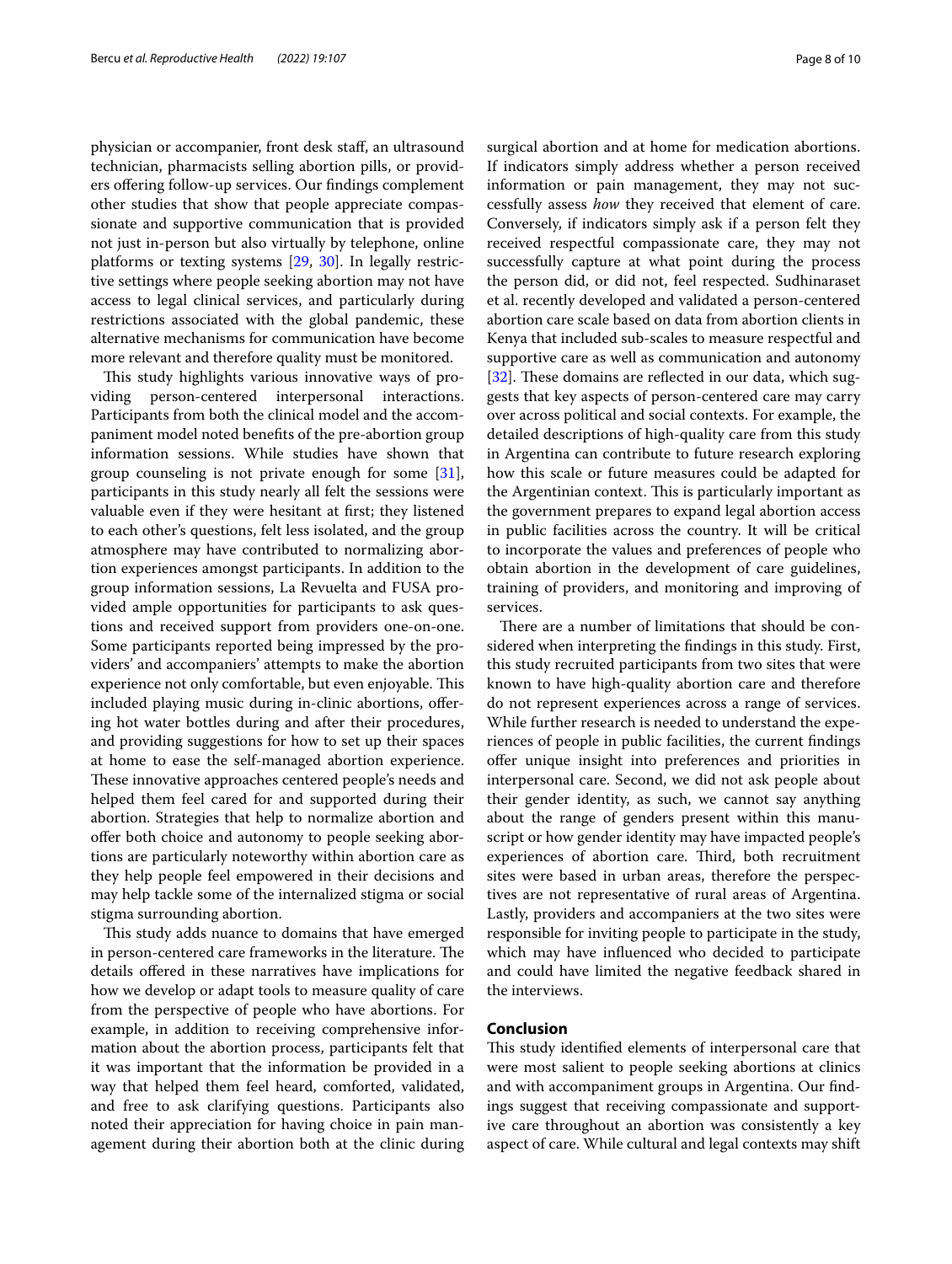what is most important for people seeking abortions, we posit that the feeling of trust, empathy and respect from providers, which emerged from this study, is applicable across settings and models of care. Given the global shift towards medication abortion and the recent expansion of telemedicine during the Covid-19 global pandemic, this study reminds us that interpersonal interactions are highly important for people's overall experience of quality of care even when abortion support is being provided virtually. Furthermore, given this critical moment in abortion provision in Argentina, we hope that these fndings will inform the provision and evaluation of personcentered abortion care in the country.

#### **Abbreviations**

Casa FUSA: Centro para Atención de Adolescentes y Jóvenes (FUSA): A comprehensive reproductive health clinic in Buenos Aires; La Revuelta: Collectiva Feminista La Revuelta; MVA: Manual Vacuum Aspiration.

## **Supplementary Information**

The online version contains supplementary material available at [https://doi.](https://doi.org/10.1186/s12978-022-01401-1) [org/10.1186/s12978-022-01401-1](https://doi.org/10.1186/s12978-022-01401-1).

<span id="page-8-14"></span><span id="page-8-13"></span>**Additional fle 1.** Interview Guide in Spanish.

**Additional fle 2.** Quotes in Spanish and English.

**Additional fle 3.** Spanish version of article.

#### **Acknowledgements**

We would like to thank our colleague, María Victoria Simón for supporting with data recruitment at Casa FUSA. We would also like to thank all of the members of the Colectiva Feminista La Revuelta and of Casa FUSA who made this study possible. Finally, we thank the Abortion Service Quality research partners, Ipas and Metrics for Management, for their contributions to study design and conceptualization.

#### **Author contributions**

CB & SF contributed to study design, coding, analysis, and write-up of the manuscript. AR & AK contributed to study design and codebook development, and revised preliminary drafts of the manuscript. BG & RZ contributed to study design, recruitment, data collection, interpretation of fndings, and revised preliminary drafts of the manuscript. SV contributed to recruitment, interpretation of fndings and revised preliminary drafts of the manuscript. SB contributed to the study design, coding, analysis and write-up of the manuscript. All authors read and approved the fnal manuscript.

#### **Funding**

Support for this work came from the David and Lucile Packard Foundation and the Children's Investment Fund Foundation. The funders had no role in the design, writing or decision to publish.

#### **Availability of data and materials**

The dataset generated and analyzed during the current study is not publicly available in order to maintain confdentiality and reduce risk to the participants. The interview guide is published as an appendix.

### **Declarations**

## **Ethics approval and consent to participate**

This study was approved by Allendale Investigational Review Board based in the United States and Comité de Bioética de la Fundación Huésped, based in Argentina. All participants provided verbal consent to participate in the study.

#### **Consent for publication**

Not applicable.

#### **Competing interests**

The authors declare that they have no competing interests.

#### **Author details**

<sup>1</sup>Ibis Reproductive Health, Oakland, CA, USA. <sup>2</sup>Colectiva Feminista La Revuelta, Neuquén - Patagonia, Argentina. <sup>3</sup> FUSA para la salud integral con perspectiva de género y derechos, Asociación Civil, Buenos Aires, Argentina.

Received: 5 April 2021 Accepted: 24 March 2022 Published online: 02 May 2022

#### **References**

- <span id="page-8-0"></span>1. Ley Nº 27.610 - Acceso a la Interrupción Voluntaria del Embarazo (IVE), obligatoriedad de brindar cobertura integral y gratuita | Argentina.gob.ar. [https://www.argentina.gob.ar/noticias/ley-no-27610-acceso-la-interrupci](https://www.argentina.gob.ar/noticias/ley-no-27610-acceso-la-interrupcion-voluntaria-del-embarazo-ive-obligatoriedad-de-brindar) [on-voluntaria-del-embarazo-ive-obligatoriedad-de-brindar](https://www.argentina.gob.ar/noticias/ley-no-27610-acceso-la-interrupcion-voluntaria-del-embarazo-ive-obligatoriedad-de-brindar). Accessed 25 Jan 2022.
- <span id="page-8-1"></span>Szulik D, Zamberlin N. La legalidad oculta: Percepciones de estigma en los recorridos de mujeres que descubren y acceden a la interrupción legal del embarazo por causal salud. Sex Salud y Soc (Rio Janeiro). 2020;34:46–67. <https://doi.org/10.1590/1984-6487.SESS.2020.34.04.A>.
- <span id="page-8-2"></span>3. Serna Botero S, Cárdenas R, Zamberlin N. ¿De qué está hecha la objeción? Relatos de objetores de conciencia a servicios de aborto legal en Argentina, Uruguay y Colombia. Sex Salud y Soc (Rio Janeiro). 2020;33:137–57. <https://doi.org/10.1590/1984-6487.SESS.2019.33.08.A>.
- <span id="page-8-3"></span>4. Gomperts R, Jelinska K, Davies S, Gemzell-Danielsson K, Kleiverda G. Using telemedicine for termination of pregnancy with mifepristone and misoprostol in settings where there is no access to safe services. BJOG An Int J Obstet Gynaecol. 2008;115(9):1171–8. [https://doi.org/10.1111/j.](https://doi.org/10.1111/j.1471-0528.2008.01787.x) [1471-0528.2008.01787.x](https://doi.org/10.1111/j.1471-0528.2008.01787.x).
- <span id="page-8-4"></span>5. Dzuba IG, Winikoff B, Peña M. Medical abortion: A path to safe, high-quality abortion care in Latin America and the Caribbean. Eur J Contracept Reprod Heal Care. 2013;18(6):441–50. [https://doi.org/10.3109/13625187.](https://doi.org/10.3109/13625187.2013.824564) [2013.824564.](https://doi.org/10.3109/13625187.2013.824564)
- <span id="page-8-5"></span>6. Darney BG, Kapp N, Andersen K, et al. Defnitions, measurement and indicator selection for quality of care in abortion. Contraception. 2019;100(5):354–9. [https://doi.org/10.1016/j.contraception.2019.07.006.](https://doi.org/10.1016/j.contraception.2019.07.006)
- <span id="page-8-6"></span>7. Dennis A, Blanchard K, Bessenaar T. Identifying indicators for quality abortion care: a systematic literature review. J Fam Plan Reprod Heal Care. 2017;43(1):7–15. [https://doi.org/10.1136/jfprhc-2015-101427.](https://doi.org/10.1136/jfprhc-2015-101427)
- <span id="page-8-7"></span>8. Donnelly KZ, Dehlendorf C, Reed R, Agusti D, Thompson R. Adapting the Interpersonal Quality in Family Planning care scale to assess patient perspectives on abortion care. J Patient-Reported Outcomes. 2019;3(1):3. [https://doi.org/10.1186/s41687-018-0089-7.](https://doi.org/10.1186/s41687-018-0089-7)
- <span id="page-8-8"></span>9. Dennis A, Blanchard K, Bessenaar T. Identifying indicators for quality abortion care: a systematic literature review. J Fam Plan Reprod Heal Care. 2017;43(1):7–15. [https://doi.org/10.1136/jfprhc-2015-101427.](https://doi.org/10.1136/jfprhc-2015-101427)
- <span id="page-8-9"></span>10. WHO | What are integrated people-centred health services? *WHO*. Published online 2018. [http://www.who.int/servicedeliverysafety/areas/](http://www.who.int/servicedeliverysafety/areas/people-centred-care/ipchs-what/en/) [people-centred-care/ipchs-what/en/](http://www.who.int/servicedeliverysafety/areas/people-centred-care/ipchs-what/en/). Accessed 22 Feb 2021.
- <span id="page-8-10"></span>11. Holt K, Zavala I, Quintero X, et al. Women's preferences for contraceptive counseling in Mexico: Results from a focus group study. Reprod Health. 2018;15:1. [https://doi.org/10.1186/s12978-018-0569-5.](https://doi.org/10.1186/s12978-018-0569-5)
- 12. Renfrew MJ, McFadden A, Bastos MH, et al. Midwifery and quality care: Findings from a new evidence-informed framework for maternal and newborn care. Lancet. 2014;384(9948):1129–45. [https://doi.org/10.1016/](https://doi.org/10.1016/S0140-6736(14)60789-3) [S0140-6736\(14\)60789-3](https://doi.org/10.1016/S0140-6736(14)60789-3).
- 13. Jain AK, Hardee K. Revising the FP Quality of Care Framework in the Context of Rights-based Family Planning. Stud Fam Plann. 2018;49(2):171–9. [https://doi.org/10.1111/sifp.12052.](https://doi.org/10.1111/sifp.12052)
- <span id="page-8-11"></span>14. Holt K, Dehlendorf C, Langer A. Defning quality in contraceptive counseling to improve measurement of individuals' experiences and enable service delivery improvement. Contraception. 2017;96(3):133–7. [https://](https://doi.org/10.1016/j.contraception.2017.06.005) [doi.org/10.1016/j.contraception.2017.06.005](https://doi.org/10.1016/j.contraception.2017.06.005).
- <span id="page-8-12"></span>15. Dehlendorf C, Henderson JT, Vittinghoff E, et al. Association of the quality of interpersonal care during family planning counseling with